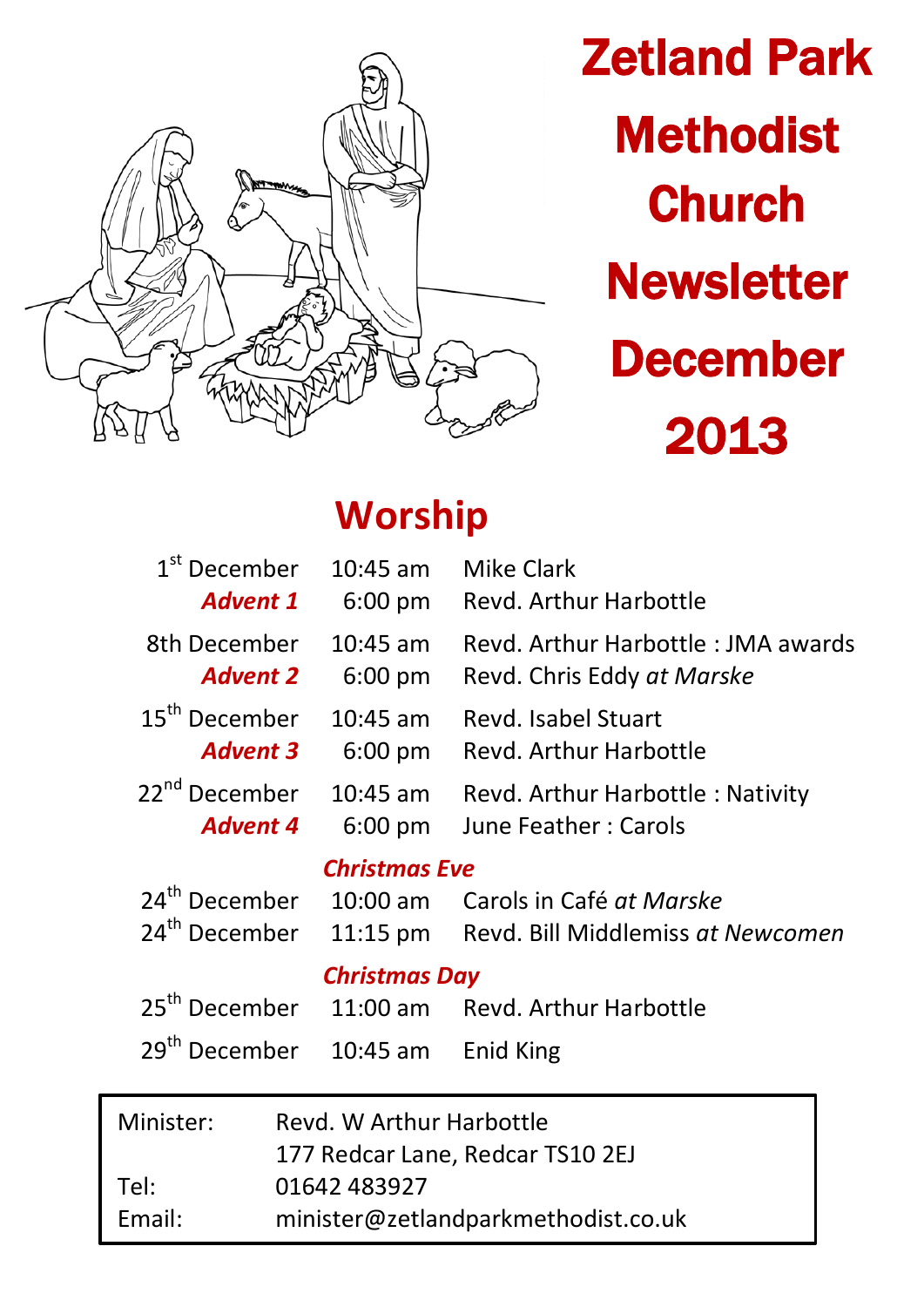The other evening I was looking through the film "The Nativity", first screened on the BBC in December 2010, with the thought of using it in Sunday evening Services throughout December and was immediately struck by the hope it portrayed:

- The hope of Joseph and Mary as they looked forward to their future together following their betrothal (but before the intervention of the Angel Gabriel!)
- The hope of the Magi as they discerned the time they had been waiting for, for so long finally appeared to be on the horizon when a new King would appear.
- In a world and at a time when hope was so difficult to embrace they stood apart in so many ways.

But it made me ask, what it is that we hope for, what we look forward to? There are so many things which we can be despondent about (though I refuse to name any, I am sure you can easily find your own list!), but what are hopeful about? Even though the commercial takeover of Christmas may depress us, I still believe the age-old simple story of a baby born in a stable in Bethlehem can continue to offer the world hope for the future. After all, the story of God breaking through into the world in such a special way to show his love and care for all those who will see and trust him can only be good news and offer hope - we are not abandoned - we are not alone - we are not left totally to our own destiny in this world or the next - but the message that God who created everything (though created does seem a totally inadequate word - "breathed it all into being" is more embracing!) came into his creation to let us all know that he cares for us, loves us, wants to embrace us in his mercy and grace, should give us such hope and

faith and expectation that we can only rejoice in heaven and earth being joined, and that he sealed it by taking away all our faults and failing as Jesus died on the cross .... !!!!

My friends, look and see what God has done in the baby lying in the manger and rejoice and be filled with hope for your lives and for the world for all eternity!

My true faith and peace be yours this Christmas and throughout 2014.

The **Anniversary Concert** and supper raised £196 for Church funds. Thanks to all who helped to make it a success.

The **Anniversary Gift Day** raised £2724 for church funds including: Personal donations £874 Luncheon Club £1000 Fellowship £450 Sunday Squad £200 Luncheon Club Cake Stall £200

Arthur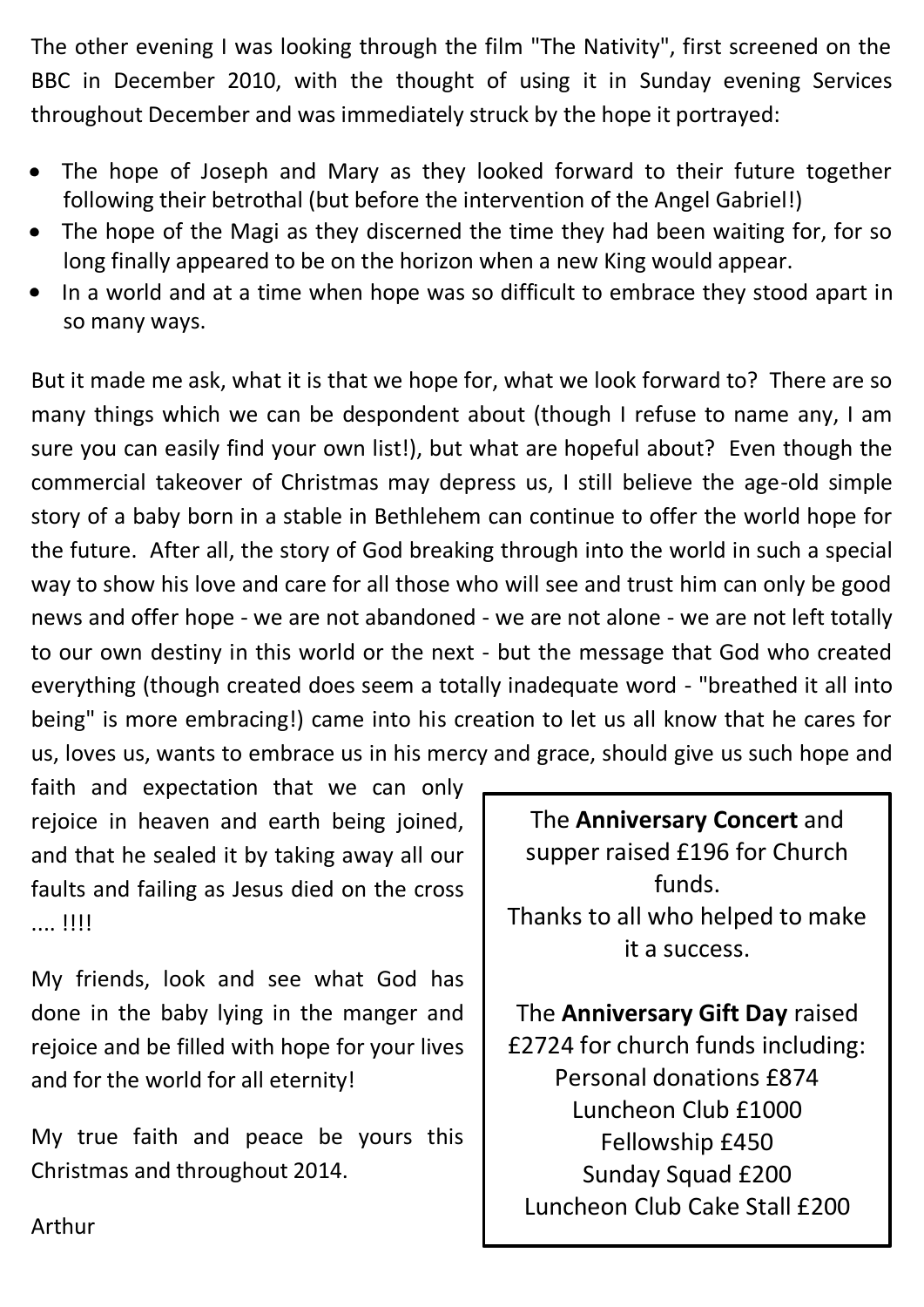#### **Food Bank**

The last collection for the food bank before Christmas will be 15th December. The first collection after Christmas will be on 29th Dec. Items can be placed in the box in the Foyer.

# **Diary Dates**

|                                  | 7 <sup>th</sup> December 11:30am Soup and Sweet lunch<br>-1:00pm Including Traidcraft stall<br>£4 on the door |
|----------------------------------|---------------------------------------------------------------------------------------------------------------|
| 11 <sup>th</sup> December 7:30pm | <b>Carol concert with Marske Brass Band.</b><br>Music, carols and mince pies<br>£4 on the door                |
| 20 <sup>th</sup> December 4:00pm | <b>Sunday Squad Christmas Party</b>                                                                           |

#### **Annual Covenant Service**

This important event in the life of the Church will be held on **Sunday 19th January at 11:00 am.** 

The service will be at the United Reformed Church on Station Road where we will be joined by the congregations of the URC and St. Peter's.

# Thursday @Church

Thursday @Church is an opportunity to discuss, ask and respond to questions. Everyone is welcome and you do not need to commit to the whole series, simply come as and when you can. All meetings start at 7.30p.m., in Church and finish by 9 p.m.

Over the coming weeks we will be reading John's Gospel and using resources produced by Scripture Union. The table below gives the dates and information on the sessions. The booklet which goes with the series is entitled 'Meet Jesus' and costs £3.60. Most sessions will be led by June Feather.

| Date        | John's Gospel       | <b>Theme</b>      |
|-------------|---------------------|-------------------|
| 12 December | Chapter $12:1 - 50$ | Painful paradoxes |